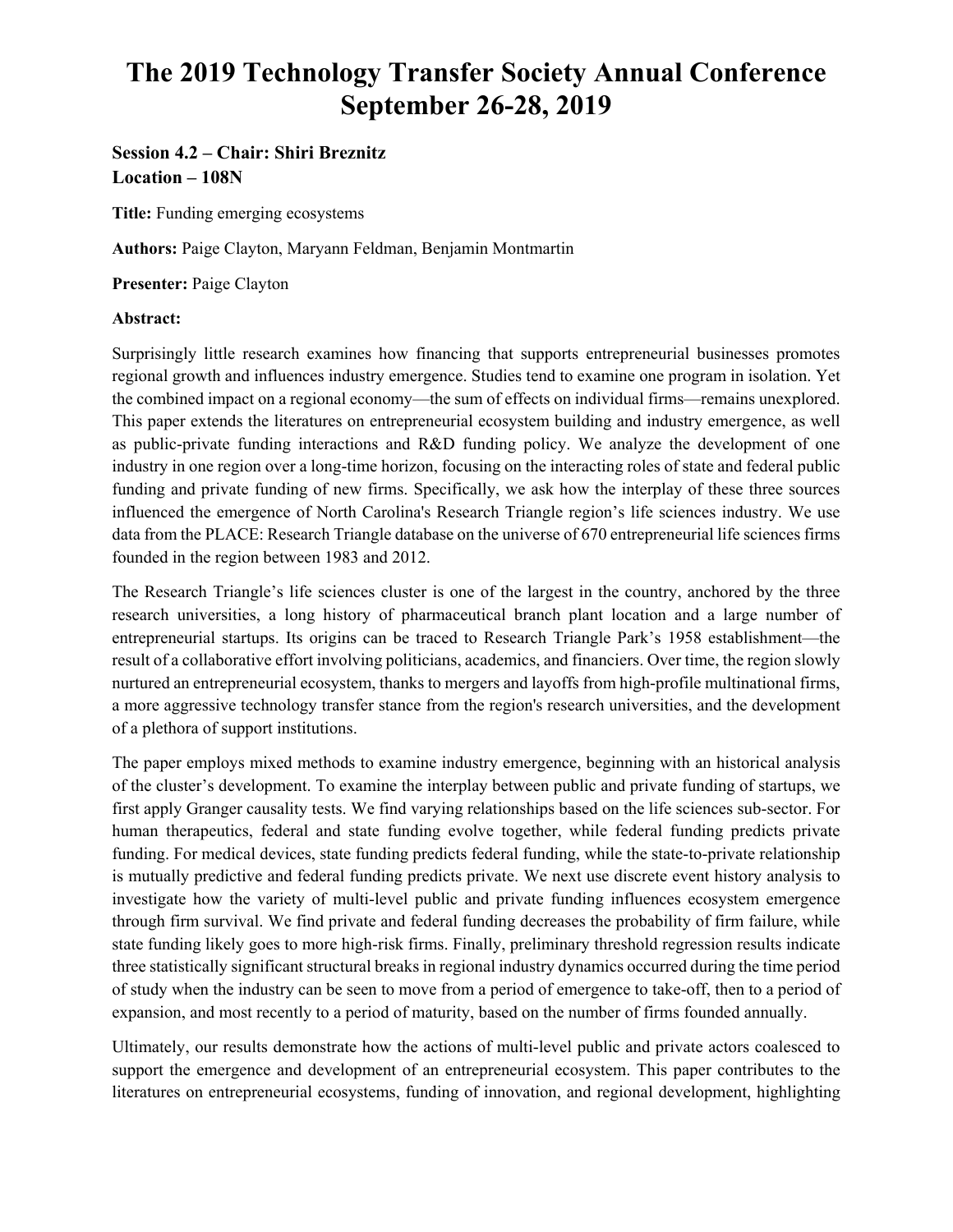the roles of universities, incumbents, policy makers, and other ecosystem stakeholders. Furthermore, findings offer practical insights for policy makers and business strategists.

**Title:** Does university entrepreneurship ecosystem engage technology commercialization in emerging economies?

**Authors:** Matías Lira, Maribel Guerrero, Julio de Castro

**Presenter:** Maribel Guerrero

#### **Abstract:**

Since the publication of Clarks' book (1998), research about the entrepreneurial universities has increased significantly. Traditionally, several studies tend to take a narrow view of universities and ignoring the impacts generated by graduate entrepreneurs (Wright et al., 2017; Guerrero et al., 2018), academic entrepreneurs (Hayter et al., 2016), and technology transfer/commercialization (Fini et al. 2018) on regional development (Guerrero et al., 2017). However, the debate about how university entrepreneurship ecosystems are configured still needs an in-depth discussion. Based on this academic debate, this paper explores the configuration and impacts of university entrepreneurship ecosystems in emerging economies. We first address which environmental conditions determine the configuration of university entrepreneurship ecosystem' across countries (Acs et al., 2017; Wright et al., 2017). In a context with institutional voids, entrepreneurial universities should assume the responsibility for reducing them to enhance the quality/quantity of universities' endeavours. It could explain why entrepreneurship ecosystems have become a popular topic of discussion among scholars and policy makers, specially, in emerging economies (Guerrero and Urbano, 2017). Then, we address which types of impacts are generated by university entrepreneurship ecosystems in emerging economies. Very few studies have explored the outcomes/impacts generated by university entrepreneurship ecosystems (Guerrero et al., 2015; Fini et al. 2018). Focusing in an emerging economy, the most effective pillar in the ecosystem will be the entrepreneurship education instead of technology commercialization infrastructures (Guerrero and Urbano, 2017). In this assumption, it is expected that impacts should be reflected in graduate entrepreneurship instead of academic entrepreneurship (Nabi et al. 2016).

Setting the research in a Chilean entrepreneurial university, we used qualitative grounded theory methodology (Eisenhardt, 1989; Eisenhardt and Graebner, 2007). The data collection process adopts the triangulation suggested by Yin (2014) that consists on combining multiple sources to gather data as interviews and secondary datasets provided by the Marketing Intelligence Department. Covering a longitudinal analysis (from 2015 to 2018), our preliminary findings offer interesting insights about the role of institutional voids on the evolutionary entrepreneurial stages of university ecosystems. At organizational level, we identify the nascent technological evolutionary stage of the university entrepreneurial ecosystem (Guerrero and Urbano, 2012; Start-up Genome, 2017). Even the efforts implemented by the university during the last years, the lack of strong research component also explain the premature stage of this entrepreneurial university ecosystem. Adopting an evolutionary approach at university level, we identify that the main challenge was not only defined the most appropriated elements according with potential entrepreneurs' needs but also was configuring dynamic capabilities for capturing impacts (Alvedalen and Boschma, 2017). The lack of understanding of the evolutionary nature limits strategic decisions and the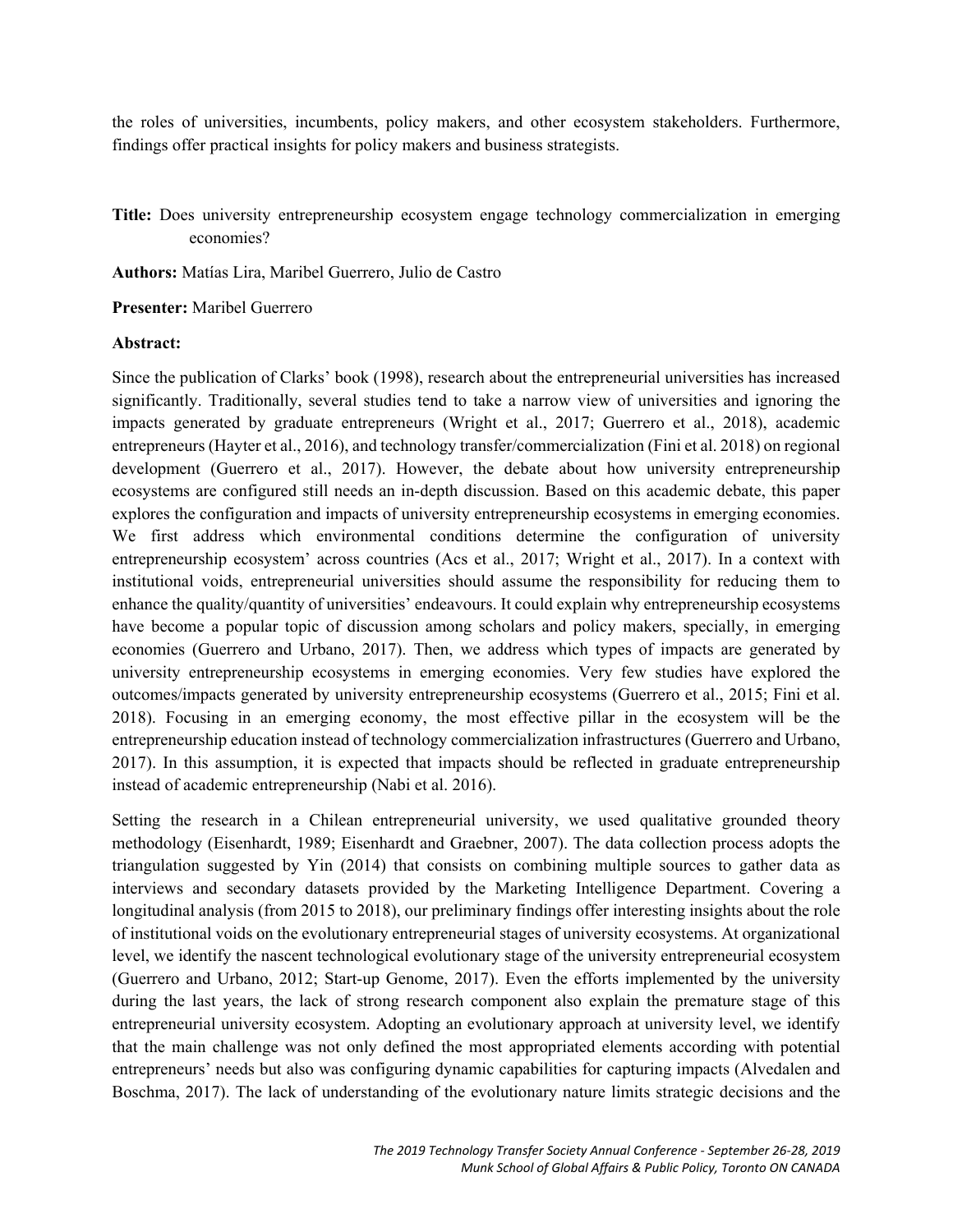configuration of policies that are required to sustain it in time (Mack and Mayer, 2016). Moreover, immersed in a highly competitive arena, the dynamic capabilities approach also helps to understand how university managers have been transforming business models and introducing agile innovation strategies for structuring a sustainable university entrepreneurship ecosystem (Teece, 2010; Teece et al., 2016). In emerging economies, entrepreneurial universities should redirect and enhance their resources toward strategic decisions that capture sustainable outcomes (Leih and Teece, 2016). Given the qualitative studies' limitations, this phenomenon requests a better understanding of the resources/capabilities that are behind of the university ecosystem elements that generate exponential/sustainable technology commercialization outcomes in long term.

**Title:** Pre-competitive consortia: An underutilized technology transfer tool?

**Authors:** Sen Chai, Willy Shih

**Presenter:** Sen Chai

#### **Abstract:**

Firms who operate at the frontiers of science and technology are often faced with a dual challenge. Not only do they have to push a product through its development cycle and into the marketplace, they also often have to advance an underlying production process or key building block technology. In semiconductors or advanced materials, the high levels of investment needed to conduct basic R&D can be substantial. In drug development and bioinformatics, the scope of data collection can be inordinately large. In fields like these, scale and scope demands on R&D inputs and capabilities may be beyond the reach or justification of many companies, big or small, effectively limiting entry to all but the best funded firms or those with government sponsors.

To address this challenge, many companies establish external collaborations through alliances and joint ventures, as this is a powerful way to spawn new ideas and improve innovative performance (Gulati, 1998; Khanna, Gulati, & Nohria, 1998; Mowery, Oxley, & Silverman, 1996). A less used form of collaboration is known as a pre-competitive consortia (PCC). Pre-competitive consortia are early stage external research collaborations in which partners from different institutions, public and private, work together on a common technology platform for which they will subsequently independently develop differentiated downstream products. The industrial partners work together with other industrial partners but also academic partners on the platform technology. However, the industrial partners potentially compete with each other in downstream product markets using that shared platform. PCCs are a closed consortium model that bring many of the benefits of open innovation while maintaining options on proprietary access for consortia members to the intellectual property and learning that might result. It is a more controlled approach than open-sourcing part of one's value chain in areas that are important enablers of value delivery.

PCCs are not that commonly used. In this article, we investigate the benefits of PCCs, then discuss some of the perceived impediments to their more widespread use. Finally, we examine some structuring considerations – who to partner with and how they are managed.

We look at several cases in detail, including Biopro, a collaboration in the Danish biotech manufacturing sector, SEMATECH, a research, development and testing consortium in the semiconductor industry, some